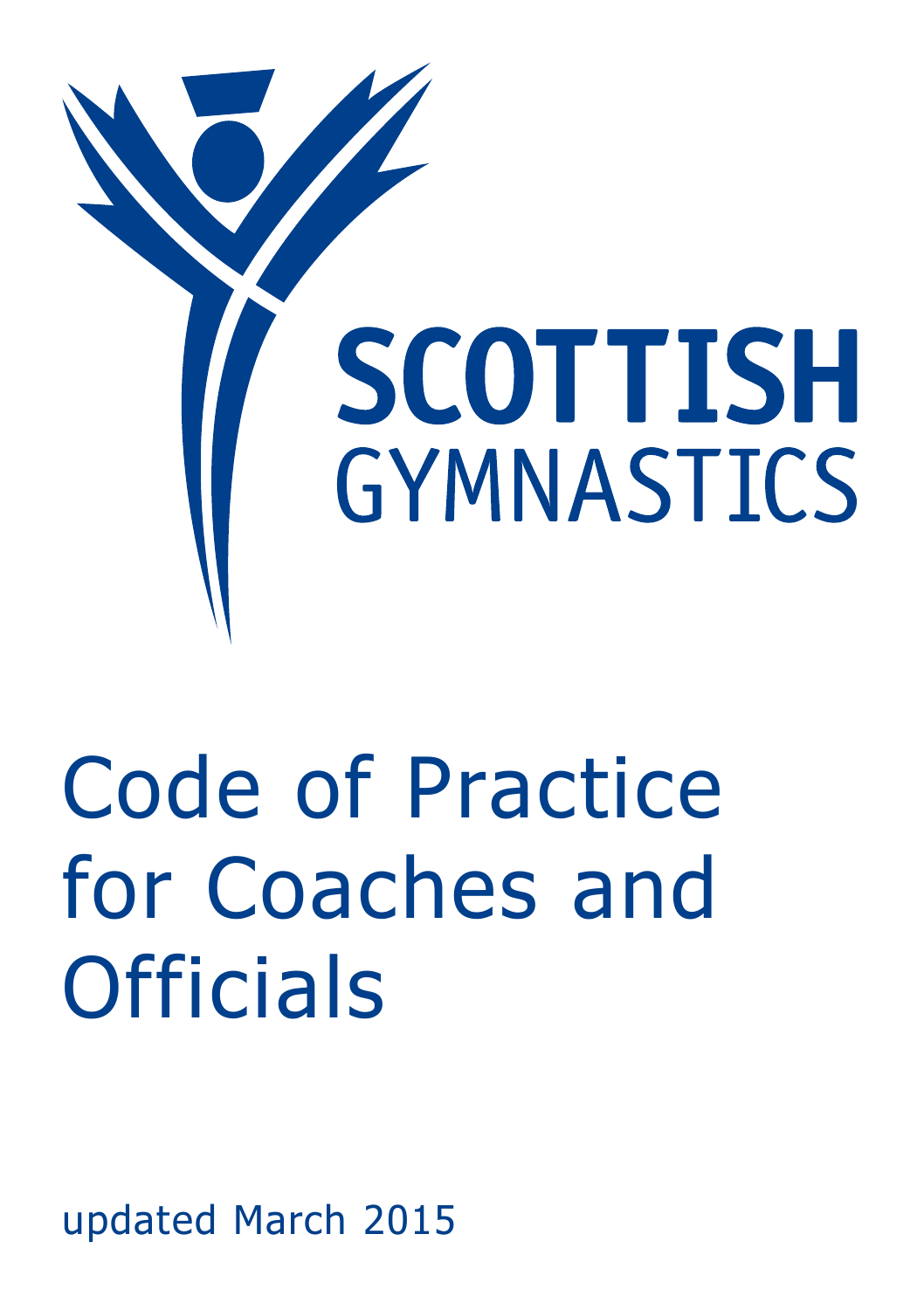#### **Policy Statement**

Sport can and does have a very powerful and positive influence on people - especially children. Not only can sport provide opportunities for enjoyment and achievement, it can also develop valuable qualities and skills such as self-esteem, leadership and teamwork. These positive effects can only take place if sport is in the right hands i.e. in the hands of those who place the wellbeing of children and young people first and adopt practices that support, protect and empower them.

# **Code of Practice for Clubs, Coaches and Officials**

Adherence to good coaching practices, aligned with open communication with parents children and young people should ensure that a safe and enjoyable environment is established and sustained.

Clubs should operate a Code of Practice (CoP) specific to the clubs needs which all members should sign up to. However, the Club CoP should fall in line with the Scottish Gymnastics Code of Practice for Coaches & Officials.

**It is important to note that: Duty of Care commences from the point of receipt of the child to the point of return to the parent or guardian and the duty of care is nontransferable.** 

#### **Conduct for Sports Coaches – Key Principles**

- **Rights:** coaches must respect and champion the rights of every individual to participate in sport.
- **Relationships:** coaches must develop a relationship with athletes (and others) based on openness, honesty, mutual trust and respect.
- **Responsibilities:** personal standards coaches must demonstrate proper personal behaviour and conduct at all times.
- **• Responsibilities:** professional standards to maximise benefits and minimise the risks to athletes, coaches must attain a high level of competence through qualifications and a commitment to ongoing training that ensures safe and correct practice becomes the norm.

#### **Rights**

#### **Coaches should:**

- Create an environment where every individual has the opportunity to participate
- Create and maintain an environment free of fear and harassment
- Recognise the rights of all athletes to be treated as individuals
- Recognise the rights of athletes to confer with other coaches and experts
- Promote the concept of a balanced lifestyle, supporting the well-being of the athlete both in and out of the sport.

# **Relationships**

**Coaches:**

- Should promote the welfare and best interest of their athletes
- • Should empower athletes to be responsible for their own decisions
- Should clarify the nature of the coaching services being offered to athletes
- Should communicate and cooperate with other organisations and individuals in the best interests of athletes
- Must not engage in or tolerate behaviour that constitutes any form of abuse (physical, sexual, emotional, neglect, bullying).

#### **Responsibilities – Personal standards Coaches:**

- Must be fair, honest and considerate to athletes and others in their sport
- Should project an image of health, cleanliness and efficiency
- Must be positive role models for athletes.

# **Responsibilities – Professional standards Coaches will:**

- Gain NGB coaching qualifications appropriate to the level at which they coach
- Make a commitment to ongoing CPD
- Be professional and accept responsibility for their actions
- Promote safe and correct practice
- Provide a safe environment that maximises benefits and minimises risks to athletes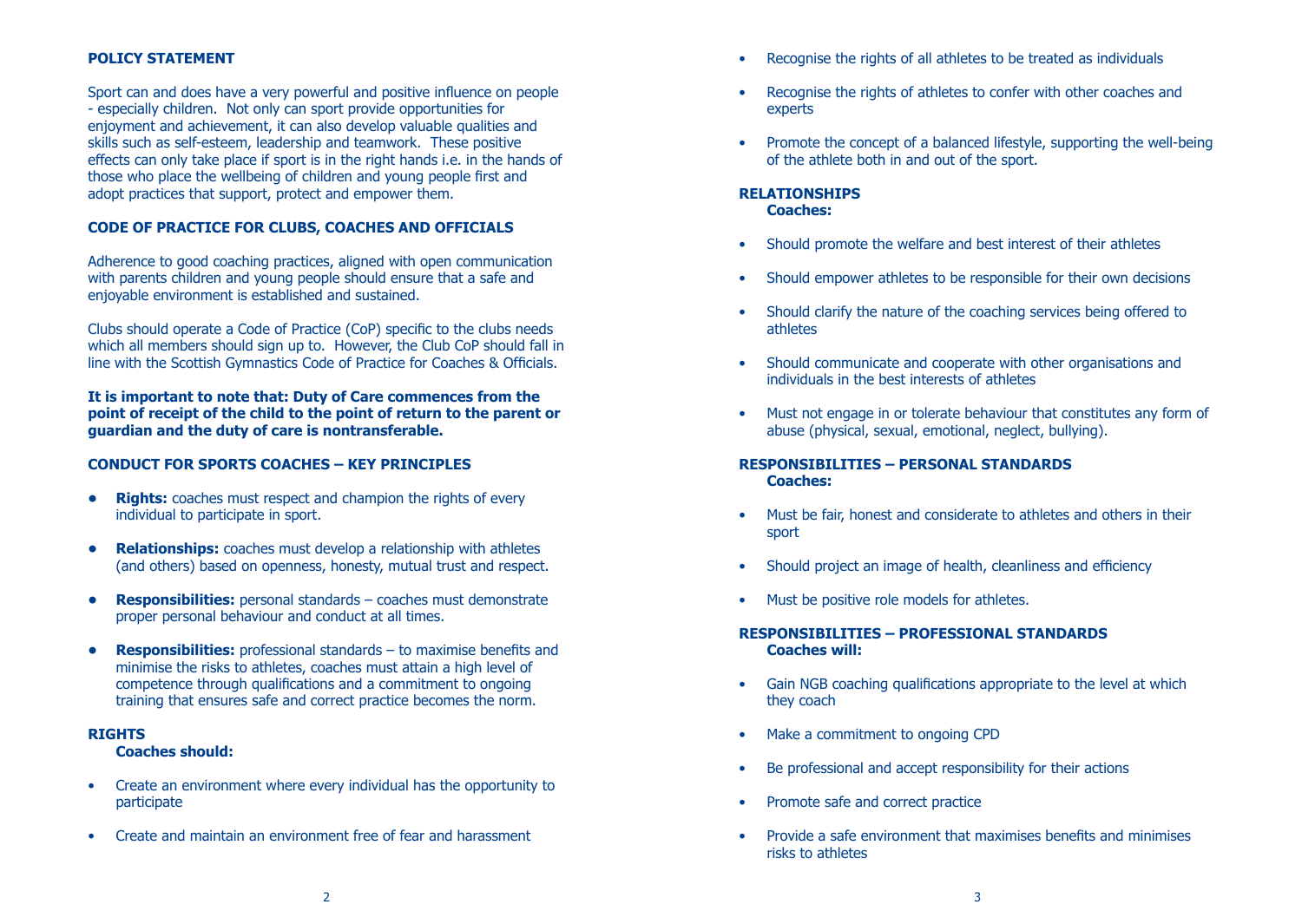• Make a commitment to providing a high quality service to their athletes.

#### **Abuse of Position of Trust**

**This guidance is primarily intended to protect young people over the age of sexual consent but, also includes those less than 18 years of age and vulnerable adults where a relationship of trust with an adult exists.**

In Scotland young people aged 16 years can legally consent to sexual activity but they may still be relatively immature emotionally. It is essential that those who may be in a position of responsibility and trust recognise this vulnerability and ensure that it is not exploited. There is no simple definition of a vulnerable adult but the position of trust and the vulnerability of adults must not be abused.

The principles and guidance apply irrespective of sexual orientation: neither homosexual nor heterosexual relationships are acceptable in a position of trust.

**A Relationship of Trust** can be described as one in which one party is in a position of power or influence over another by virtue of their position. A genuine relationship can start between two people within a relationship of trust but the relationship of trust must end before any sexual relationship develops.

#### **Abuse of Trust and Sexual or other Abuse**

Any sexual activity, which is not freely consenting, is criminal. The sexual activity covered by abuse of trust may be ostensibly consensual, but rendered unacceptable because of the relative positions of the parties concerned. There is also the **abuse of trust** - where young people are indoctrinated with attitudes to training, drugs and cheating, or social, political and religious views which are unacceptable, to the young, the community or rules of the sport.

#### **Conduct on sexual activity between individuals in a relationship of trust aims to:**

- Protect a young person or vulnerable adult from an unequal and potentially damaging relationship.
- Protect the person in a position of trust by preventing him/her from entering into such a relationship deliberately or accidentally by providing clear and enforceable guidance on what behaviour is acceptable.

#### **Guidelines on abuse of trust:**

- Any behaviour, which might allow a sexual relationship to develop between the person in a position of trust and the individual(s) in their care, must be avoided.
- Any sexual relationship within a relationship of trust is unacceptable so long as the relationship of trust continues.
- All those in an organisation have a duty to raise concerns about behaviour by coaches, staff, volunteers, managers and others, which may be harmful to those in their care, without prejudice to their own position.

It is acknowledged that in some situations a shared attraction may develop between two people within a relationship of trust. In such circumstances, it is essential that the individual who holds the position of trust behaves in an open manner, makes the CPC aware of the situation, and resigns from this position of trust if the parties involved wish the relationship to develop beyond the existing professional one. This will ensure that the previous power differential is not a factor in any future relationship. It is strongly advised that the young person is given an opportunity for reflection before any sexual relationship develops. It is the responsibility of the adult to ensure that his or her conduct is fully in line the SGA Child Protection Policy.

# **Grooming**

These are practices which may appear to be carried out with the best of intentions but are used by people who sexually abuse children to 'groom' their victim:

#### **How abusers "target and groom" – they:**

- Engineer 1-1 situations
- Develop a special friendship
- • Make promises of success
- • Engage family, other coaches, people of influence
- Use texts via mobile phone
- Befriend on Social Media
- Have "special secrets"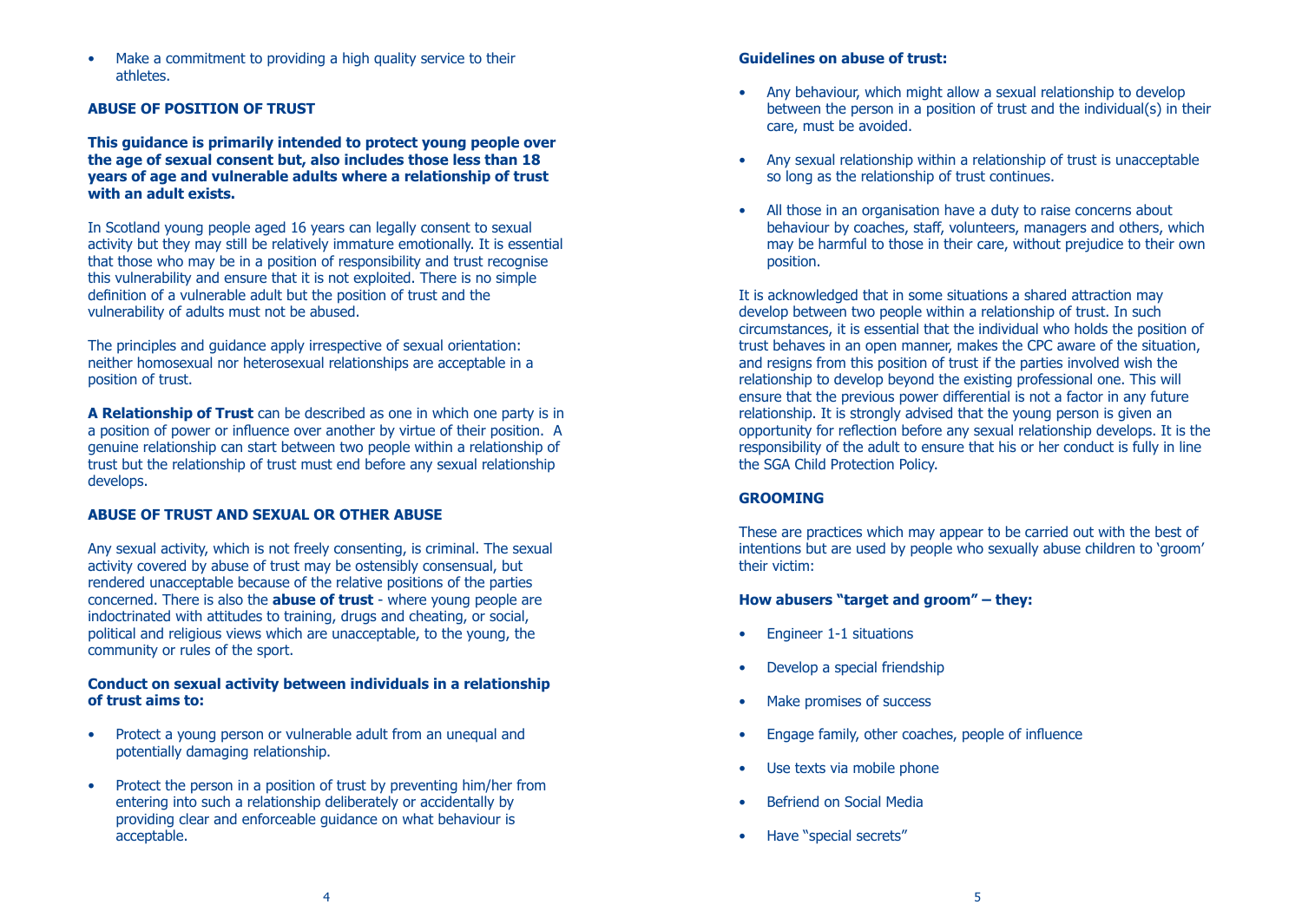- Extend the relationship from the gym to socialising
- Buy gifts to buy affection
- Have unnecessary physical contact with young people e.g. excessive handling/supporting, cuddling, kissing, "friendly" taps
- Alienate gymnasts and coaches from their peers

# **Good Practice**

- Always work in the open when working with children to avoid situations where a coach and an individual child or vulnerable adult cannot be observed.
- There should be at least two responsible adults present at all times during training sessions. One appropriately qualified coach plus one other responsible adult (preferably one female and one male). The second adult does not have to be a coach but must be aged 18+.
- Keep up to date with your qualifications, knowledge and technical skills
- Only work within the level of your competence and qualifications
- Create a safe environment so that participants can enjoy their activity.
- Adhere to the recommended coach/gymnast class ratios
- Care should be taken when providing manual support (spotting). Recognised / advised techniques for spotting should be used to avoid inappropriate contact.
- Where possible parents should be responsible for young children in the changing rooms or toilets.
- If a group of children must be supervised in the changing rooms try to ensure that adults work in pairs to supervise the children.
- Mixed teams of gymnasts should, where possible be accompanied by a male and a female coach / pastoral carer
- Where residential stays apply increased supervision, care and attention must be adopted (refer to SGA CP Policy)
- Always place the safety and welfare of the participants as the highest priority.
- Behave in an exemplary manner and be a role model for excellent behaviour.
- Treat all young people equally, with respect and dignity and put their welfare first, before winning.
- Recognise the stage of psychological and physical development of the individual and avoid excessive training and competition, pushing children against their will and putting undue pressure on them
- Motivate through positive and constructive feedback.
- Obtain written consent from parents to act as a reasonable parent if the need arises for the administration of emergency first aid. Consent forms should be obtained from parents/guardians before children commence training.
- If children have to be transported then a male and female coach/ pastoral carer should accompany them. Request written consent from parents (refer to the SGA Child Protection Policy).
- Maintain a written record of any incident or injury together with any subsequent treatment and immediately complete an SGA Accident Report or Incident Report form.

# **Practice to be avoided**

- • Spending excessive amounts of time alone with children away from others.
- Having 'favorites' this could lead to resentment and jealousy by other children and could be misinterpreted by others
- Entering children's bedrooms on trips away from home, unless in an emergency situation or in the interests of health & safety.
- Issuing nicknames to children

# **Practice which should never be condoned**

#### **You should never:**

- Make contact or hold discussions with gymnasts via social networking sites or texting.
- • Cause a child or young adult to see or hear an indecent communication.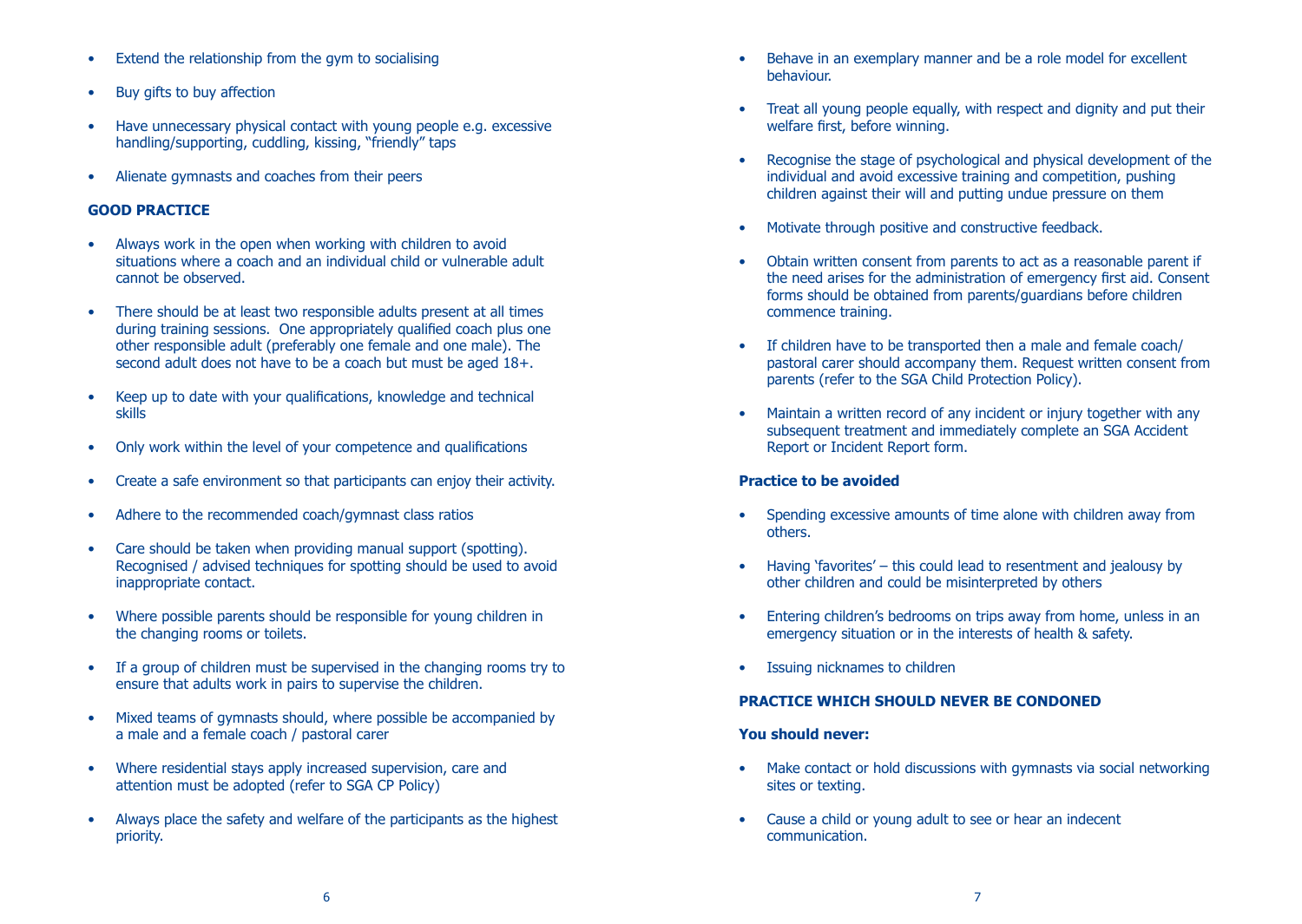- Cause a child or young adult to hear inappropriate conversation
- Cause a child or young adult to look at a sexual image
- Engage in rough, physical or sexually provocative games.
- Take children to your home where they will be alone with you.
- Allow or engage in any form of inappropriate touching.
- Make sexually suggestive remarks to a child or vulnerable adult  $$ even in fun.
- Allow children to swear or use sexualised language unchallenged
- Allow allegations made by a child to go unchallenged, unrecorded or not acted upon.
- Do things of a personal nature for a child or vulnerable adult if they can do it for themselves, unless you have been requested to do so by the parents (do so with the utmost discretion).
- Never depart from the premises until you have supervised the safe dispersal of the children (for SG squad sessions a parent / guardians signature must obtained).
- Abuse your privileged position of power or trust with children or vulnerable adults.
- Cause a participant to lose self esteem by embarrassing, humiliating or undermining the individual.
- • Reduce a child to tears as a form of control
- Have favorites.
- Compromise your position by suggesting anything is your and your gymnasts "special secret"
- Share a room alone with a child

# **Safe Practice in Unforeseen Circumstances**

If any of the following incidents should occur, you should report them immediately to another colleague and make a written note of the event, signed and dated. Parents should also be informed of the incident:

- If you accidentally hurt a child.
- If a child misinterprets something you have said or done.
- If you have to restrain a child (please note: minimum force must only be used).

Many concerns have been expressed recently about what is acceptable practice with regards to stretching exercises and flexibility training for gymnasts. To protect the gymnasts in our care and to protect ourselves against possible allegations of poor practice, coaches must carefully consider their actions and how they might be perceived by an observer.

#### **Important factors for a safe and successful gymnastics flexibility programme:**

- Encourage a good flexibility programme from the beginning as young children are more flexible and once a good range of movement is achieved it is easier to maintain.
- For a flexibility programme to be effective the gymnast must be motivated and want to improve in this area.
- Develop an understanding of why flexibility is essential for gymnastics. The gymnast must understand that if they do not improve / maintain their flexibility it will limit their skill development, the quality of their work and make them more susceptible to injury.
- Always remember there are a variety of ways to stretch, not just 'hands on' passive stretching. Situations where the gymnast is using their own body weight are usually more effective and longer lasting.
- It is important to maintain a balance between passive and active stretch.
- Stretching must only be done in a suitably warm environment and only when the gymnast is thoroughly warmed up.
- Regular, gradual and progressive stretching with a focus on achievable and measureable targets is likely to be far more effective.
- • Expectations must be consistent with all other factors related to gymnastic development i.e. age, potential, physiology and training situation.
- It is not necessary or desirable to experience extreme discomfort in order to become more flexible – in fact it is this aspect of a flexibility programme that is likely to put the gymnast off and make it less effective.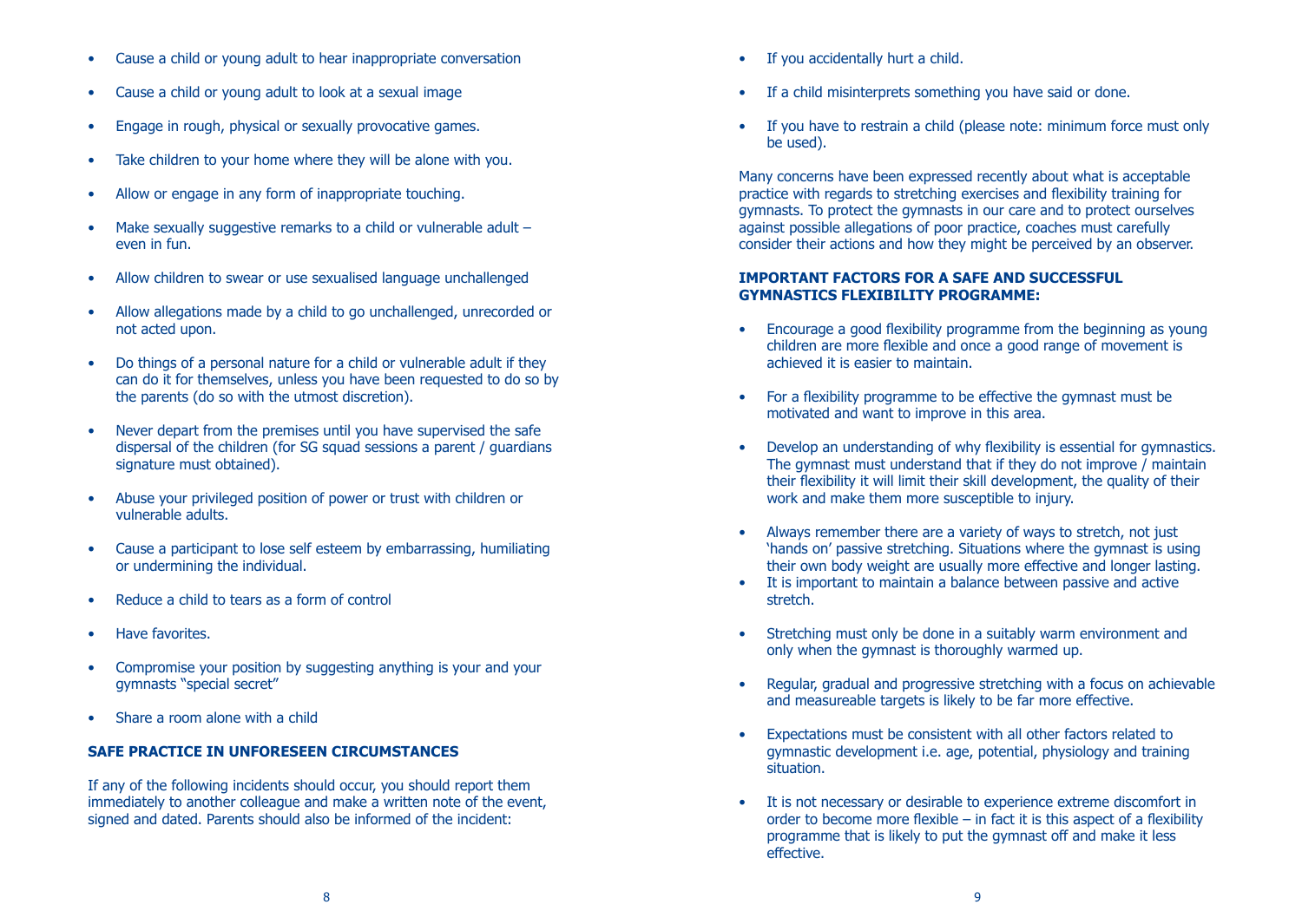• In all situations the gymnast must be in control and able to say **STOP**.

#### **To be avoided:**

- • Unrealistic expectations for a 'quick fix'.
- Situations where gymnasts may feel 'exposed' i.e. for stretching box splits it is better to have a gymnast lying on their stomach as opposed to lying on their back, gymnasts should also be allowed to wear shorts.
- Coach stretching gymnast to the point of excessive pain or extreme discomfort.
- Exercises that place the coach's and gymnast's bodies in "close" proximity" and could be considered inappropriate.

# **The coach should never:**

- Touch a gymnast's inner thigh, groin area or buttocks during stretching exercises.
- Use their full body weight to push down on a gymnast.
- • Work alone and with only one gymnast.
- Work alone in a secluded or separated area in the gym where they cannot be observed by other adults.

**It is impossible to establish guidelines for every situation that may occur in our sport and common sense should be used at all times. If you are unsure of the appropriateness of any stretching activity do not be afraid to discuss it with someone you trust or alternatively contact the Ethics Welfare & Conduct department at Scottish Gymnastics.** 

# **Abuse may become apparent in a number of ways:**

- Through observation
- A child may tell you
- A third party may have reported an incident, or may have a strong suspicion
- You may have a suspicion

**It is not your responsibility to decide whether or not a child is being abused but it is your responsibility to act if you have concerns.**

# **If an allegation is brought to your attention:**

# **Step 1 – Listen and Reassure**

# **Do: - Stay calm**

- Reassure the child  $-$  that it's not their fault.
- • Emphasise that it's alright to tell
- Listen to what the child says and take what they say seriously.
- Keep questions to a minimum Use open ended questions
- Ensure that you clearly understand what the child has said so that you can pass it on to the appropriate agencies.
- Explain what happened is wrong, you were right to tell and explain what you will do next. That you can't promise to keep what you have been told to yourself but you will only share it with people who need to know
- Consult with the appropriate child protection authority (e.g. Police, Social Work or CPC, depending on degree of urgency) ensuring that you communicate all the information accurately. They will advise as to your next step
- Maintain confidentiality

# **Don't: - Panic**

- Show shock or distaste
- Speculate or make assumptions
- • Criticise the alleged perpetrator
- Approach the alleged perpetrator
- Probe for more information
- Assume they can tell someone else
- Ask intrusive questions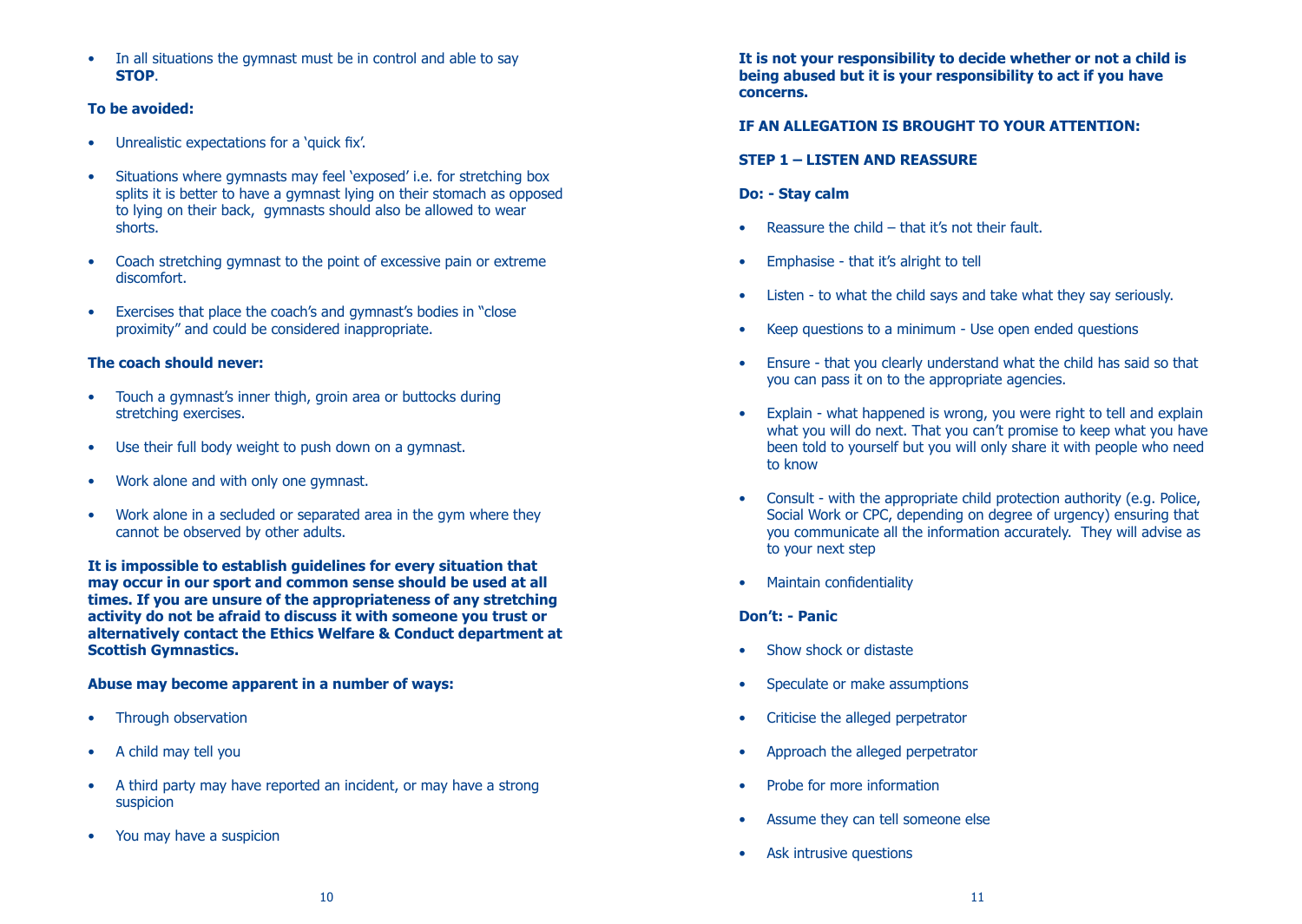- Make promises you can't keep
- Delay.

#### **Step 2 - Record**

If the allegation is **ABUSE**, the following process should be followed:

- Make a full report of any allegations or suspicions on paper as soon as possible after the disclosure, do not use a computer, sign and date it.
- • Give the report to the CPC (unless they are involved in the complaint). The CPC will involve the appropriate authorities as and when necessary and will record this, using the SGA incident report form, which can be found in the SGA Child Protection Policy
- SGA's Head Child Protection should also be informed and kept up to date with any local subsequent developments.
- Confidentiality must be maintained

If the allegation relates to **POOR PRACTICE**, please follow the guidance contained on the inside back cover of this booklet. Further guidance can be found in the SGA Child Protection Policy.

#### **STEP 3 – INVOLVE THE APPROPRIATE PEOPLE**

Once you have completed your report you must ensure that the Child Protection Co ordinator in your Club has been informed so a decision can be made as to the most appropriate action. This person must forward the report to the SGA Head of Child Protection indicating whether further action is required, thus allowing a disciplinary panel to be appointed. The CEO of SGA has the power to appoint a Disciplinary Panel as necessary

If you are unhappy with the Child Protection Co-ordinator's handling of the incident or the allegations are made specifically against this individual, you should contact the **Person in Charge** immediately and make a record of this.

This person might be the Club Chairman, the Head Coach, the Sports Centre Manager, or the Team Manager. The person in charge shall then consult with the appropriate child protection authority e.g. Police, Social Work or SGA Head of Child Protection depending on degree of urgency. A record of the name, and designation of the official informed, together with the time and date of the call should be kept in case future contact is required. Contact should also be made directly to the Head of Child protection at SGA.

#### **Emotions surrounding disclosure:**

It is acknowledged that taking appropriate action is never easy and the discovery that a member of staff or colleague is, or may be abusing a child will raise concerns and emotional feelings among other colleagues.

These emotions may evolve around feelings of:

**Doubt:** Is it true?

**Confusion:** What will happen? What actions should be taken? What will be the effect?

**Guilt:** Should I have known? Did I miss something? Did I have any suspicions? Should I have said something?

**Fear:** Will I or others or I be suspected?

**Concerns:** What can I do to support all those people who may need support? How will it affect further relationships or contact with children? Are there systems in place to expose future situations?

There is clearly a need to have support mechanisms for all those involved in or surrounding the issue, including those making the allegation, those who may be being abused and those against whom the allegation is made.

**Scottish Gymnastics is primarily concerned with the well being and safety of all its members and participants and Scottish Gymnastics will support anyone who in good faith and where he/ she has reasonable grounds for doing so, reports his or her concern that a colleague is, or may be, abusing a child.**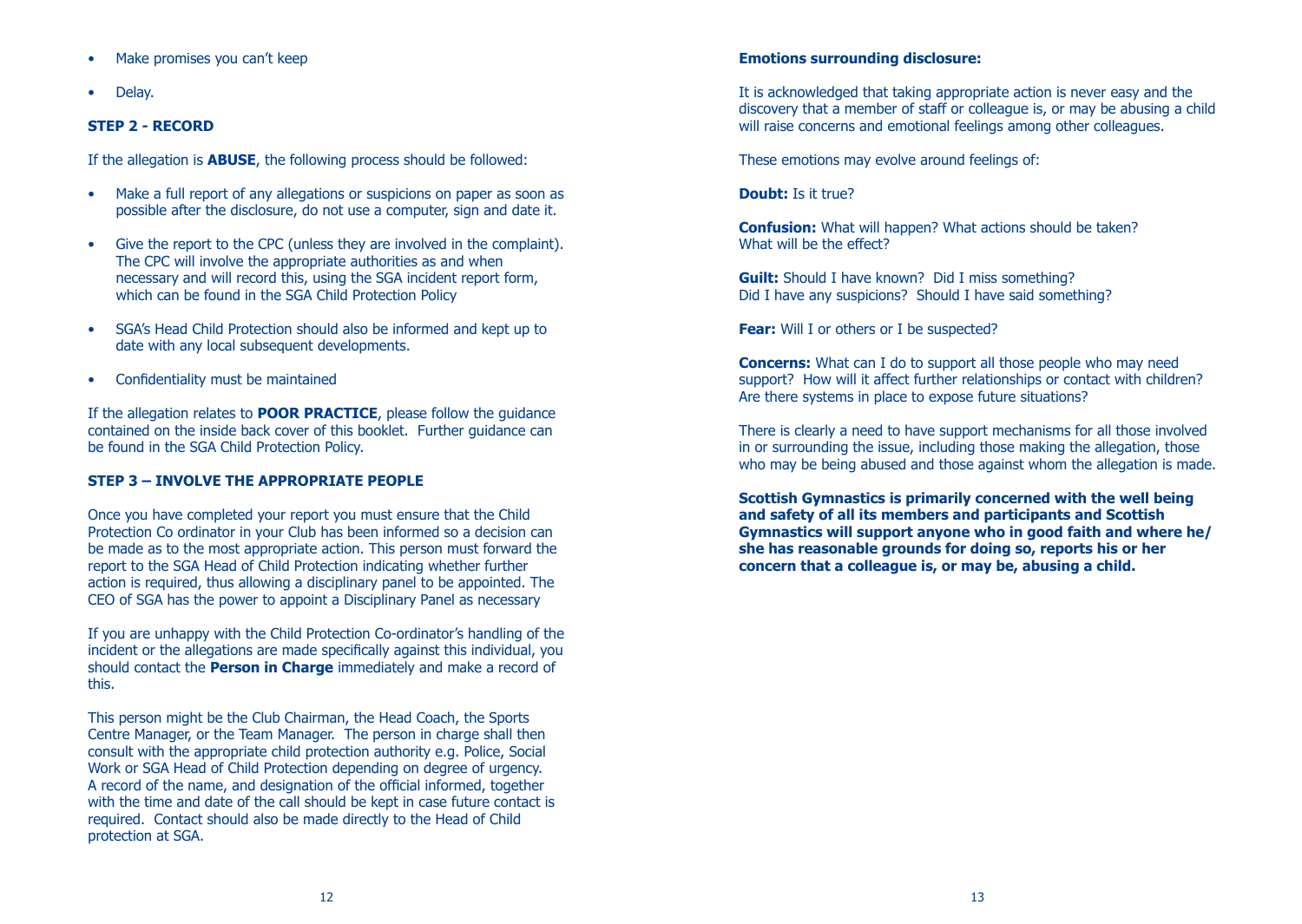#### A QUICK GUIDE TO PROCEDURES IF YOU SUSPECT ABUSE


 This quick guide is designed to advise on the most appropriate action to be 



 taken if you suspect abuse or witness repeated poor practice or breaches of SG Code of Practice for Coaches and Officials. If you are uncertain at any 
 stage, contact SG Ethics, Welfare & Conduct Manager or NSPCC Helpline 
 on 0800 800 5000. All reports should be made on the SG Child Protection



If you are concerned about the behaviour of a coach, official or